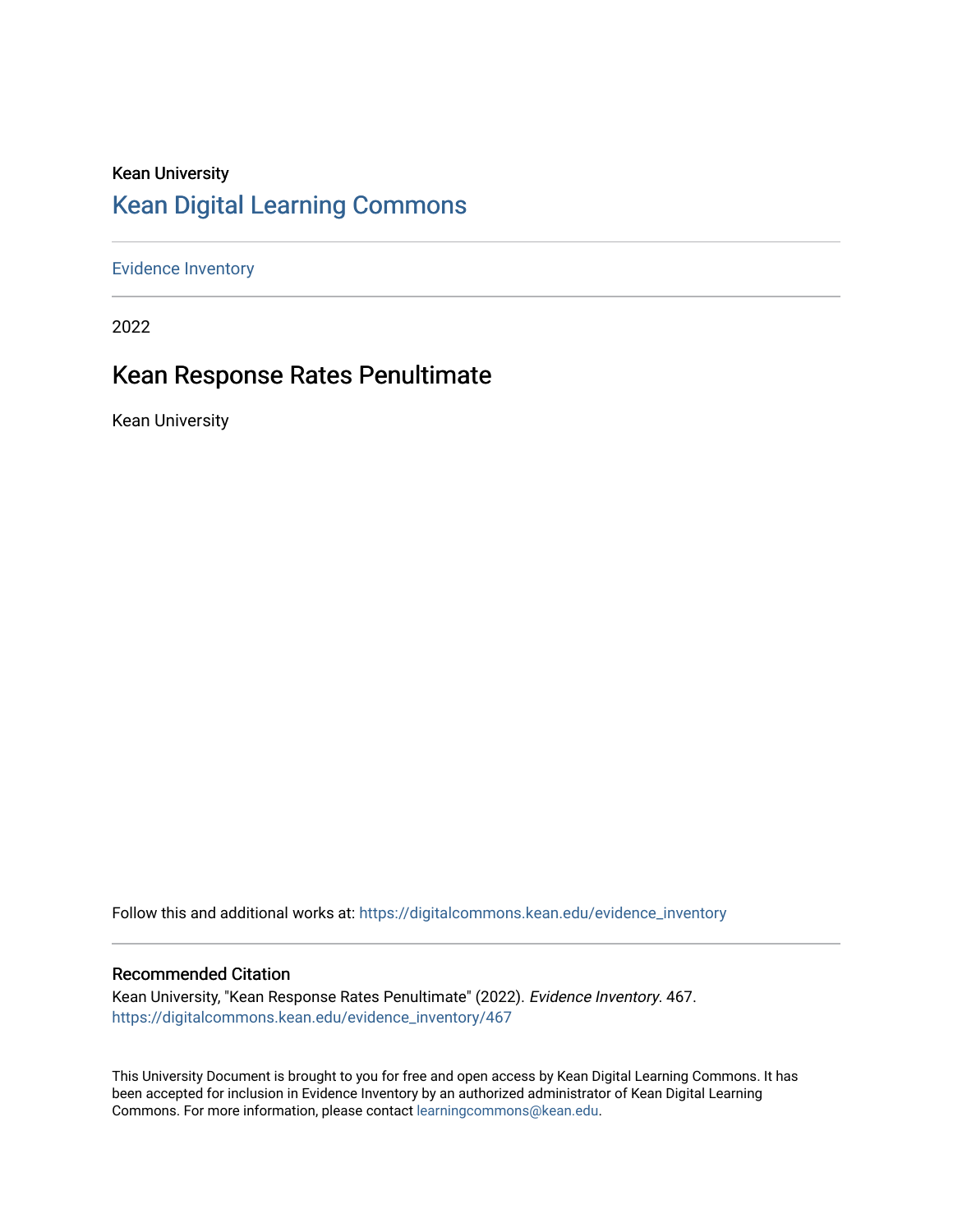# Kean Response Rates Penultimate

#### Keywords

Kean, Response Rates Penultimate